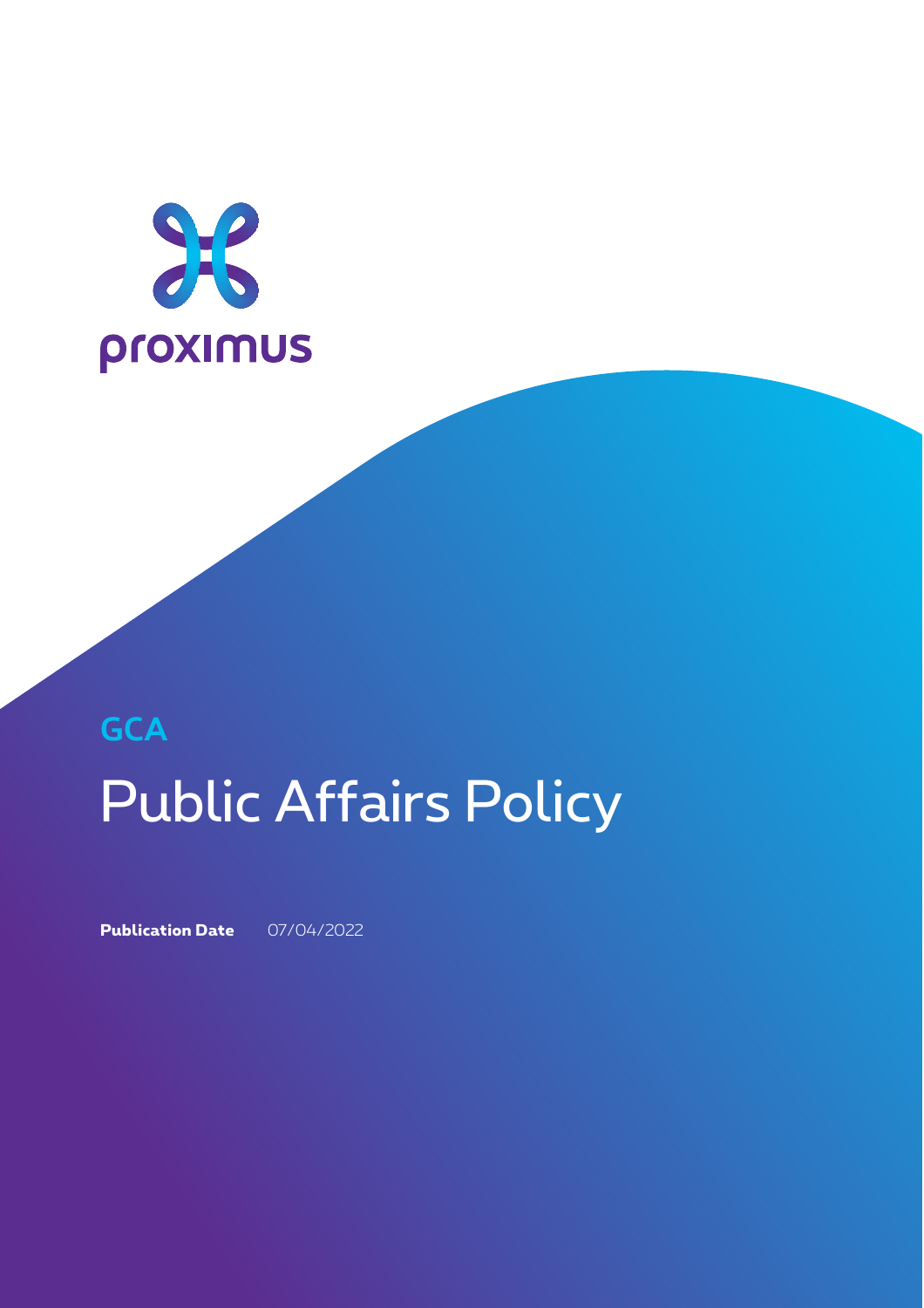

# **Table of contents**

| 2. |  |  |  |
|----|--|--|--|
|    |  |  |  |
|    |  |  |  |
| В. |  |  |  |
|    |  |  |  |
|    |  |  |  |
|    |  |  |  |
|    |  |  |  |
|    |  |  |  |
|    |  |  |  |
|    |  |  |  |
|    |  |  |  |
|    |  |  |  |
| 4. |  |  |  |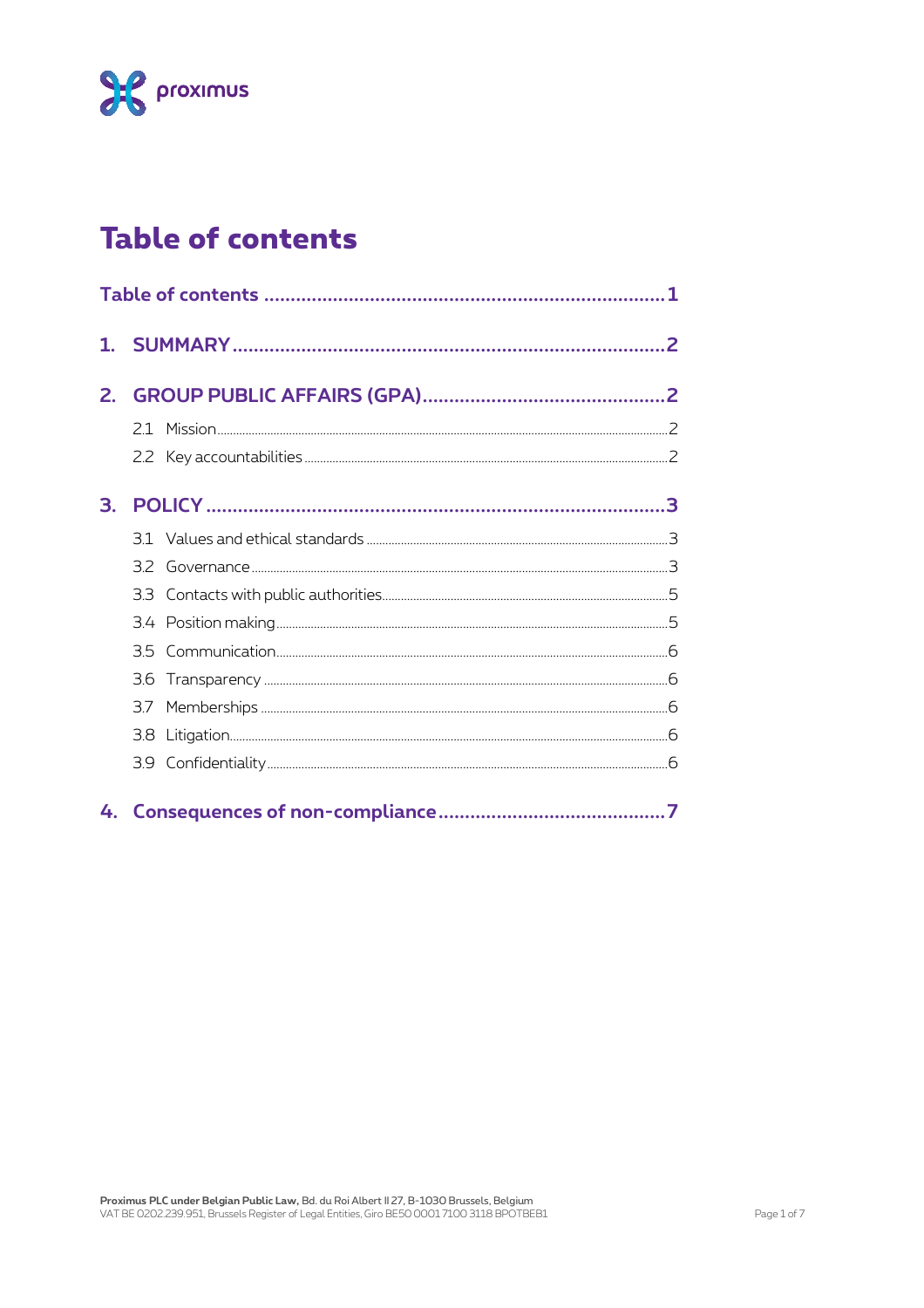

# **1. SUMMARY**

The purpose of this policy is to define the responsibilities, principles and governance rules that apply to PROXIMUS's relations with public authorities. It also establishes the values and ethical standards to be respected when entering into contact with the public authorities. It is designed to help and guide Proximus Group employees whose activities bring them into contact with public authorities and the political world.

# **2. GROUP PUBLIC AFFAIRS (GPA)**

Group Public Affairs (GPA) is an organisation bringing together all public affairs counsellors of Proximus SA and its subsidiaries. GPA manages public affairs issues/files for the Proximus Group. For issues related to subsidiaries, GPA will be represented by one of the members of the Public Affairs team. If it would be effective for the Proximus Group to apply a two-tier approach between Proximus SA and its subsidiaries in a specific public affairs file, the public affairs strategy will be defined – on a case-by-case basis – respecting all governance rules

# 21 Mission

Group Public Affairs (GPA) is a headquarters activity representing and defending the interests and concerns of the Proximus Group towards public authorities in their policy making process and in any kind of public affairs file. They are the bridge between Proximus Group and the Public authorities and vice versa.

Its mission is:

- To creatively and pro-actively advise, counsel and support Proximus SA and its subsidiaries in the area of public affairs, in order to optimize the surrounding business climate
- To represent and defend the interests of the company towards public authorities in their political, legislative, policy making role and towards specific interest organizations and coordinating bodies (UWE, Agoria, Voka…)
- To capture political concerns or issues and bring them towards the Company
- To achieve individual and team performance in the best interest of the company, by leveraging on networking, integrity and professionalism

# 2.2 Key accountabilities

For that purpose, GPA has the following key accountabilities:

- To consolidate and represent the company's position in matters of public affairs. This includes the organisation and co-ordination of an internal consultation and alignment process with the divisions or subsidiaries that are impacted.
- To deliver as much as possible improved business conditions, as far as those conditions are influenced by public authorities.
- To define, prepare and execute focused and effective lobbying actions, as well as to identify and target appropriate legislative and policy making authorities or lobbying organisations.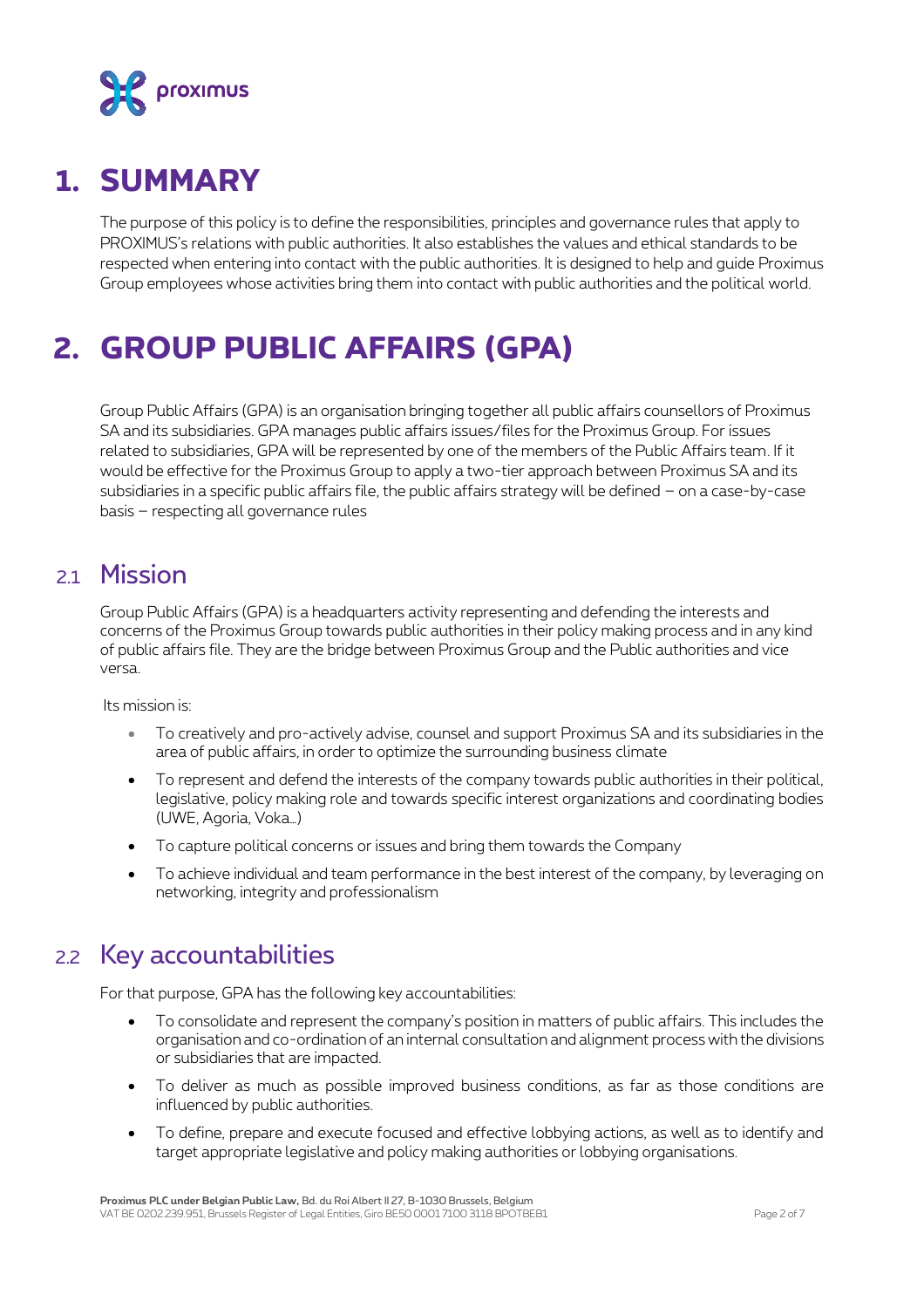

- To detect, monitor and follow-up on public affairs evolutions that may affect the company's interests, and to ensure flow-through of corresponding information to the appropriate internal stakeholders.
- To act with a single voice towards public authorities in their role of legislative, policy making or lobbying role, in order to assure coherence and consistency in representing the company's interests.

# **3. POLICY**

# 3.1 Values and ethical standards

The Proximus Group must respect the highest professional and ethical standards in dealing with public authorities. This is a critical success factor for long lasting relationships based on reciprocal trust and respect. The specific values that all Proximus Group employees should comply with in their contacts with public authorities are:

When having contacts with public authorities or their representatives in the exercise of his/her professional activity, every employee of the Proximus Group:

- shall stay impartial in these contacts and balance out in a diplomatic and integer way their network/contacts to serve in the best way the company interests.
- shall have sufficient understanding of the legislative and governmental processes and shall dispose of specialised knowledge that is necessary to represent the Proximus Group in a competent and professional manner.
- is truthful in communicating with public authorities, providing actual as well as factually correct information. This includes spontaneously providing updated information to a representative, politician or a public official, if he or she is still relying upon inaccurate information.
- shall never cause or incite representatives of public authorities, politicians or public officials to violate any law, regulation or rule applicable to them.
- shall never provide financial contribution or other support to political candidates or parties for election.
- shall never offer financial inducement to any public authority, nor financial encouragement beyond official partnerships with coordinating bodies and partnerships decided by the PROXIMUS Sponsoring Committee.
- respects at all times the applicable policy rules.
- acts in a manner that shows integrity and respect for public authorities. Every representative, politician or public official is treated with respect and courtesy.

### 3.2 Governance

The governance rules within the Proximus Group shall at all times be respected. In case of non-aligned or conflicting interests between business unit/subsidiary view and the Proximus Group view, a dialogue shall be established.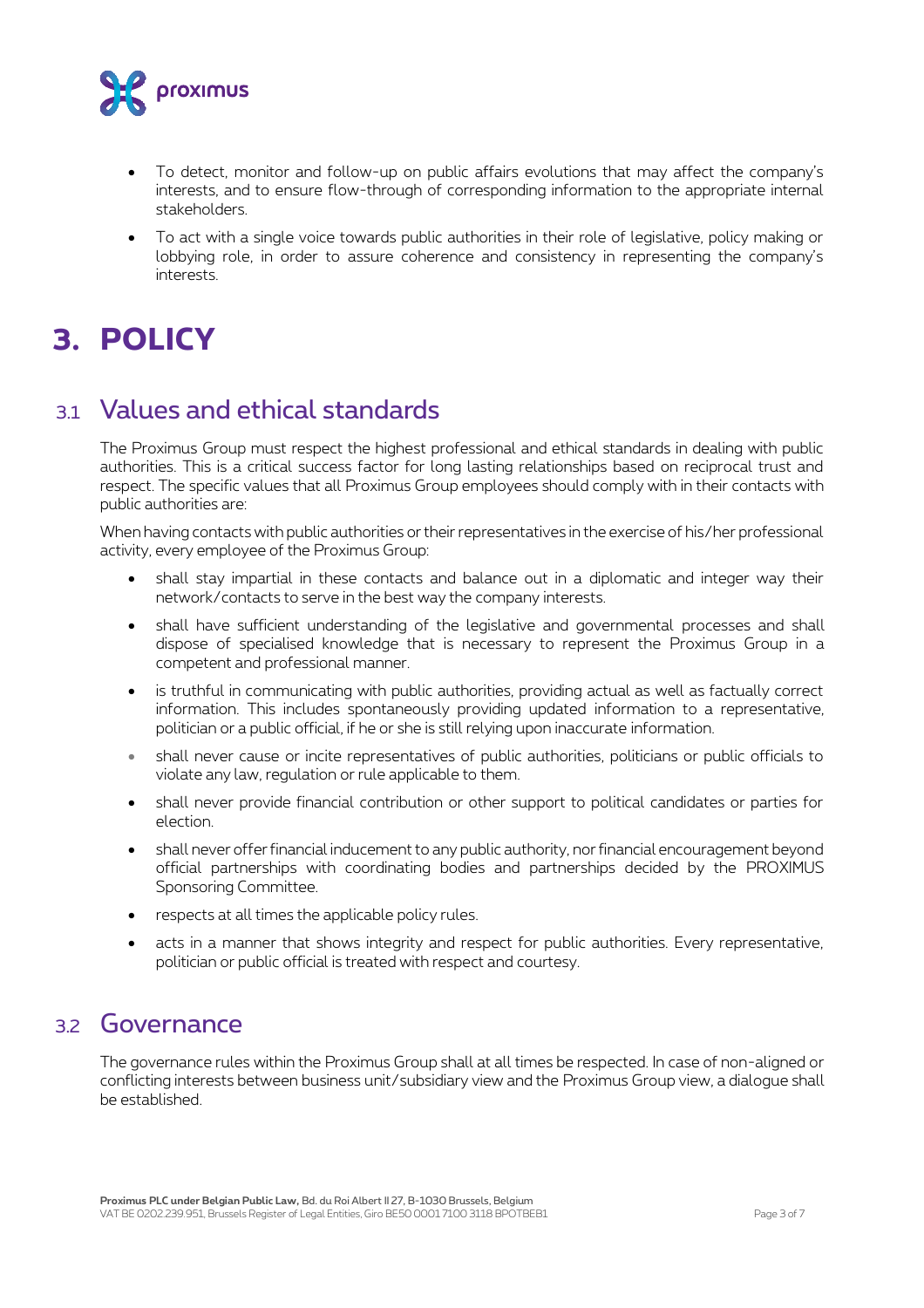

#### *Relations with public authorities*

| Relation                                                                                          | Responsible Public Authority                                                                                                                                                                                                                                                                                                                                                                | Responsible within Proximus<br>Group                                                                                                                            |
|---------------------------------------------------------------------------------------------------|---------------------------------------------------------------------------------------------------------------------------------------------------------------------------------------------------------------------------------------------------------------------------------------------------------------------------------------------------------------------------------------------|-----------------------------------------------------------------------------------------------------------------------------------------------------------------|
| As shareholder                                                                                    | <b>Federal Government</b>                                                                                                                                                                                                                                                                                                                                                                   | Secretary-General                                                                                                                                               |
| As legislative or<br>policy/rule making<br>body                                                   | Governments, Parliaments,<br>$\bullet$<br>Councils and related staff<br>(cabinets & administrations) at:<br>- European level<br>- Federal level<br>- Regional & Community level<br>- Provincial level<br>- Local level<br>EU-commissioners<br>$\bullet$<br>Ministers at federal and regional<br>$\bullet$<br>levels<br>Presidents/ Officials /<br>$\bullet$<br>members of political parties | Group Public Affairs (GPA)                                                                                                                                      |
| As lobbying group or<br>interest group                                                            | Officials / members of political<br>$\bullet$<br>parties<br>Specific interest organisations or<br>$\bullet$<br>co-ordinating bodies                                                                                                                                                                                                                                                         | Group Public Affairs (GPA)                                                                                                                                      |
| As <b>regulator</b> of the<br>telecom sector                                                      | Federal administration:<br>$\bullet$<br>BIPT/IBPT<br>Corresponding institutions at<br>$\bullet$<br>Community level or European<br>level                                                                                                                                                                                                                                                     | <b>Group Regulatory Affairs</b>                                                                                                                                 |
| As compliance body<br>on application of<br>laws/rules (e.g., as<br>owner of the public<br>domain) | Administrations on Federal,<br>Regional, Community, Provincial and<br>Local level                                                                                                                                                                                                                                                                                                           | Relevant Business Unit(s)<br>Division(s) in accordance with<br>Group Public Affairs (GPA)                                                                       |
| As judicial body                                                                                  | Law courts, legal & related<br>administrations                                                                                                                                                                                                                                                                                                                                              | Group Legal Affairs                                                                                                                                             |
| As <b>customer</b> of<br>Proximus Group<br>products & services                                    | Any public authority                                                                                                                                                                                                                                                                                                                                                                        | Related Business Units,                                                                                                                                         |
| As <b>emergency</b> or<br>law enforcement /<br>inspection body                                    | Emergency services, army, police,<br>state security, technical & medical<br>inspection, foreign agencies,<br>environmental police                                                                                                                                                                                                                                                           | Corporate Prevention &<br>$\bullet$<br>Protection<br>Investigations<br>$\bullet$<br><b>Business Continuity</b><br>$\bullet$<br>Planning for "disaster<br>plans" |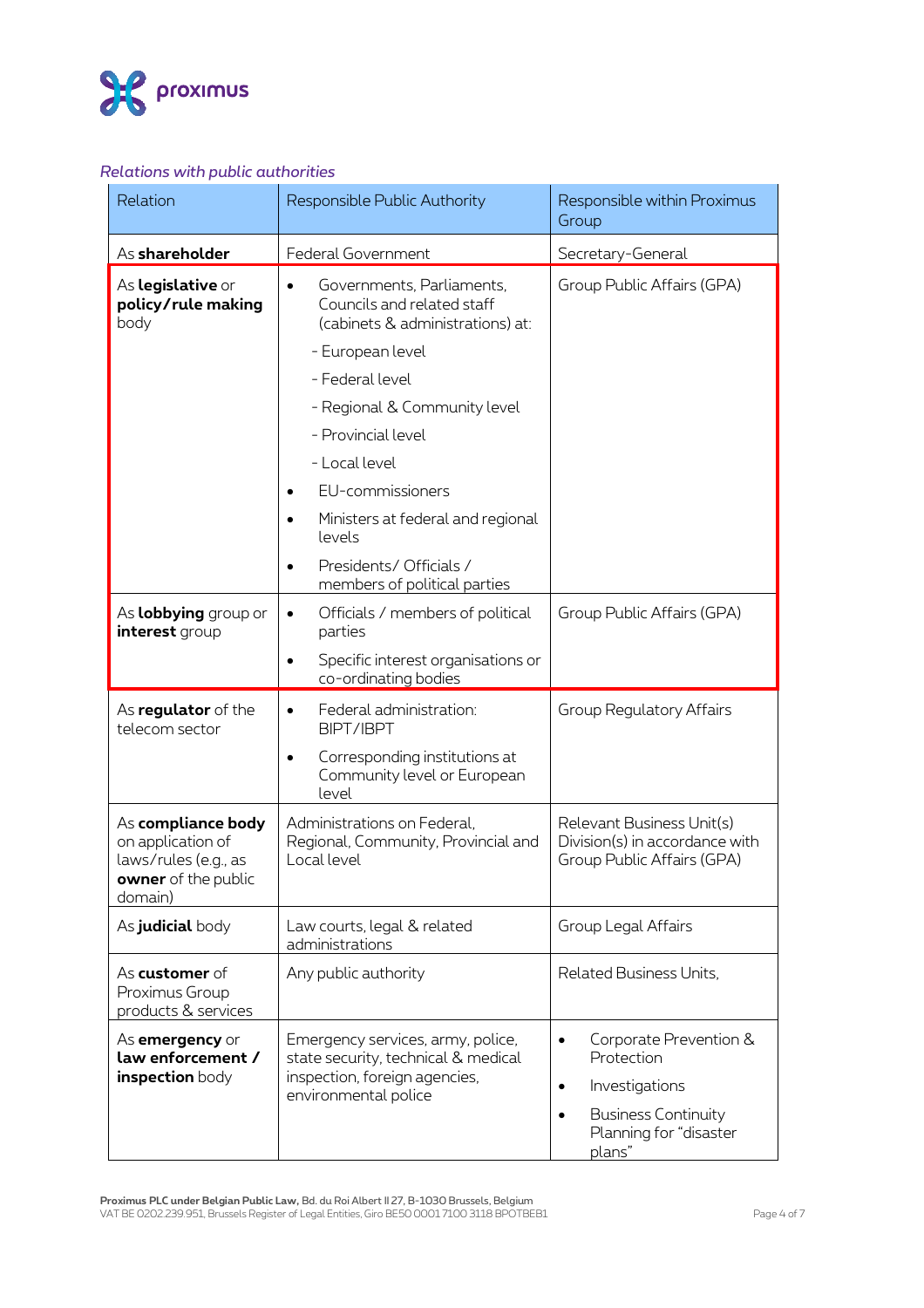

# 3.3 Contacts with public authorities

As a general rule, all contacts with public authorities must be handled by the responsible that corresponds to the type of relation between the public authority and the Proximus Group

Special case: meetings with

- 1. Ministers at federal / regional / community level
- 2. Presidents of political parties
- 3. Commissioners at EU level

Meetings with Ministers, Presidents or Commissioners shall be handled with care and in close cooperation with members of Group Public Affairs (GPA) and/or with a member of the Proximus Leadership Squad or a delegate of fore-mentioned people. If GPA is not present in those meetings, they shall always be informed of such meetings and of the content discussed, except if decide otherwise by the CEO or member of the Proximus Leadership Squad.

Group Public Affairs (GPA) shall thus handle and co-ordinate all Proximus Group contacts with public authorities in a legislative, policy/rule making or lobbying role.

Being a contact point, GPA can take up a role as facilitator or mediator in other contacts with public authorities for which it is not the relation owner, such as commercial or operational contacts.

### 3.4 Position making

Group Public Affairs (GPA) shall manage any Proximus Group position making concerning public affairs matters towards public authorities, according to the following rules:

- 1. A position making initiative can be initiated upon simple demand by GPA or by a division/subsidiary of the Proximus Group. As a general rule, the relevant stakeholders within the Proximus Group shall be involved in the determination of its content. From the start, GPA defines the most effective lobbying/communication strategy towards public authorities, identifies the most adequate interlocutor(s) within concerned authorities, and proposes timing and a methodology. Positions defended towards public authorities are preferably being formalised in an official position paper.
- 2. If necessary, position documents shall be submitted to Group Strategy to verify alignment with Proximus Group strategy, and/or to the department's strategies within the business units.
- 3. Important and/or sensitive public affairs files shall be submitted for approval to internal decisionmaking bodies, such as the BOD and the management committees. It is the responsibility of GPA to introduce such files to these bodies.
- 4. If necessary, Group Legal Services will then check the position documents as to its legal aspects, Group Communication will check as to consistency with other communications.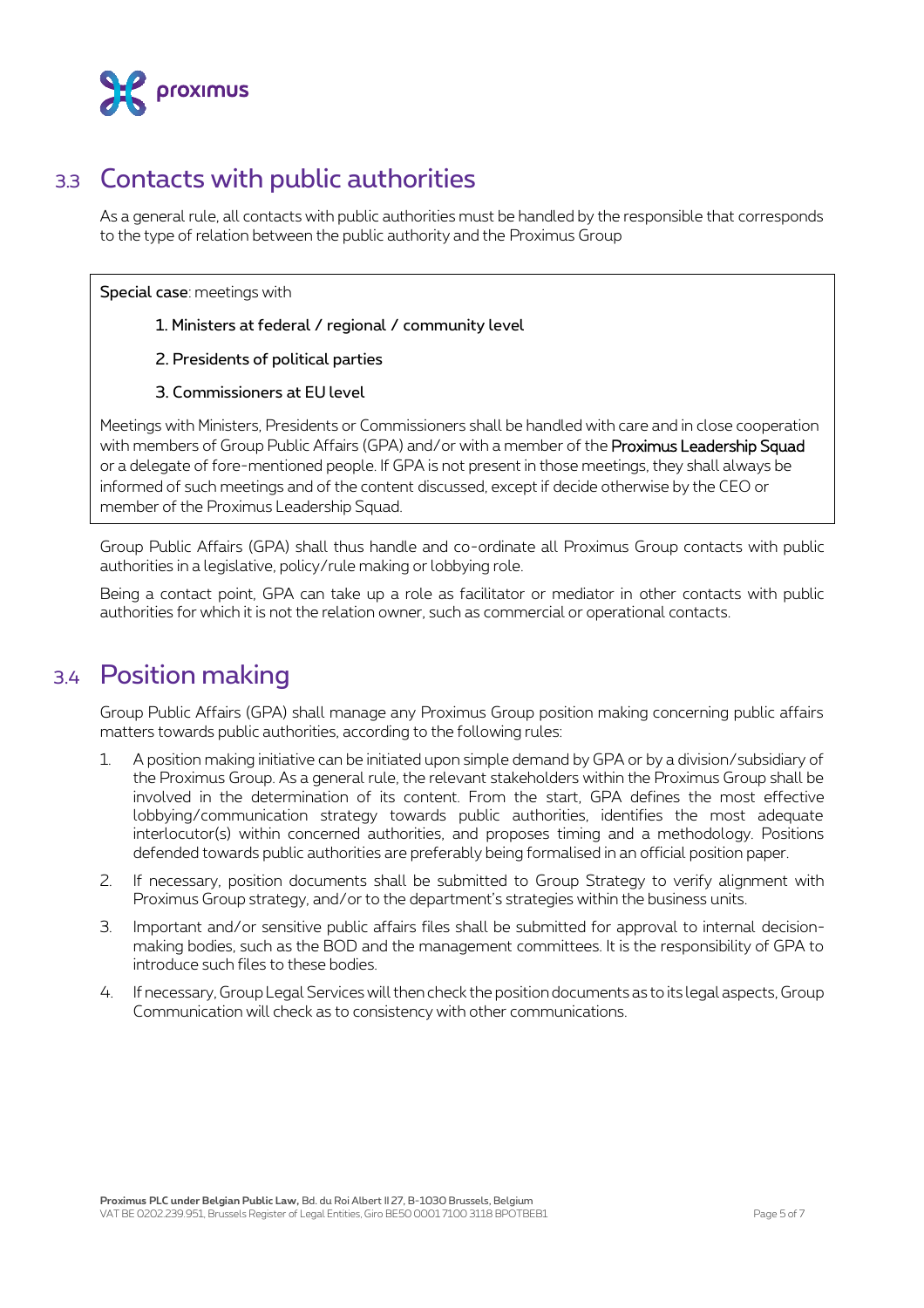

### 3.5 Communication

The Group Policy on "External & Media Relations" which defines the responsibilities, principles and rules for communication with external parties, must be respected at all times. In case of public authorities, the supplementary rules laid down in this document must be applied.

The communication format (on paper like letter, fax or document, electronically like file or E-mail, or by speech like conversation, presentation or telephone) is free and to be chosen among concerned parties. A copy of all written and/or electronic formats shall be maintained by the entity that handled the communication.

### 3.6 Transparency

GPA must be kept informed on all files/issues which can have a political impact on our image, our political relationships or can have an impact on existing files/issues of public affairs.

# 3.7 Memberships

All employees of the Proximus Group that in the exercise of their professional activity are member of an organisation related to public affairs, i.e., related to legislative or policy/rule making or lobbying activities, shall identify that membership to GPA. GPA maintains and coordinates all such memberships at the Proximus Group level.

# 3.8 Litigation

GPA will be informed of Any intention to set-up litigation against a public authority regarding a legislative act or a decree GPA.

# 3.9 Confidentiality

The Group Policy shall be respected at all times. In all cases, the chief of each division/subsidiary is responsible for approving the release of its information.

In cases where the information is confidential, this should be clearly indicated.

More specifically, every employee of the Proximus Group when having contacts with public authorities or their representatives in the exercise of his/her professional activity:

- observes complete discretion: he/she may not disclose confidential information to a public authority without prior approval of GPA.
- does not disclose any confidential information obtained from a public authority to persons who are not involved in the public affairs file.
- gives full transparency about the source of any obtained information: employees shall not protect their relationships by not identifying the source to GPA.